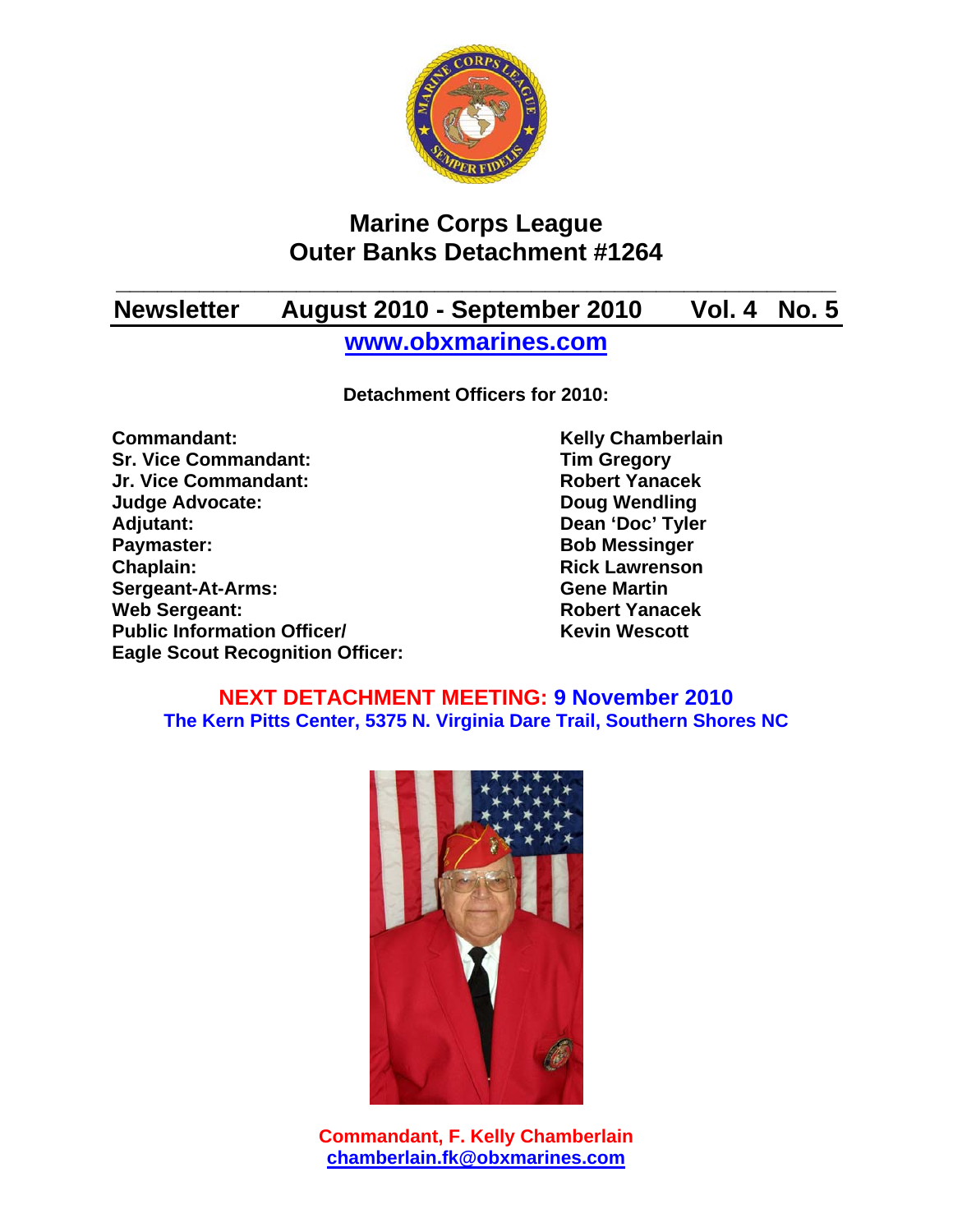## **Current Intel:**

**Check your Detachment Website OFTEN: www.obxmarines.com**

#### **Detachment Announcement:**

**Detachment Nominations Committee seeking members willing to serve as Detachment Officers for 2011-2012. Contact Judge Advocate Doug Wendling if you're willing to 'step up': wendling.d@obxmarines.com Nominations will be presented at the November meeting…** 

#### **TREE OF LIGHTS Project:**

**The Detachment Officers agreed to donate \$40 to the Tree of Lights Project again this year in memory of the following deceased Detachment members:** 

> **Clinton, William Fentress, Thomas Notrathomas, John Van Zee, Robert**

#### **2010 TOYS FOR TOTS:**

**Detachment Paymaster, Bob Messinger, will coordinate the Detachment campaign again this year. However, he needs some help in addition to those who volunteer to 'work the collection sites'… Bob needs someone to help with delivery, set up, break down of TFT's materials at the various collection sites and transportation of toy boxes to the central collection facility. Please consider offering your assistance in this critical Detachment program.** 

**Contact Bob at: 252-441-6559 and/or messinger.b@obxmarines.com.**

**Once a Marine, ALWAYS a Marine…** 

**Pay your dues promptly to continue receiving your Marine Corps League benefits**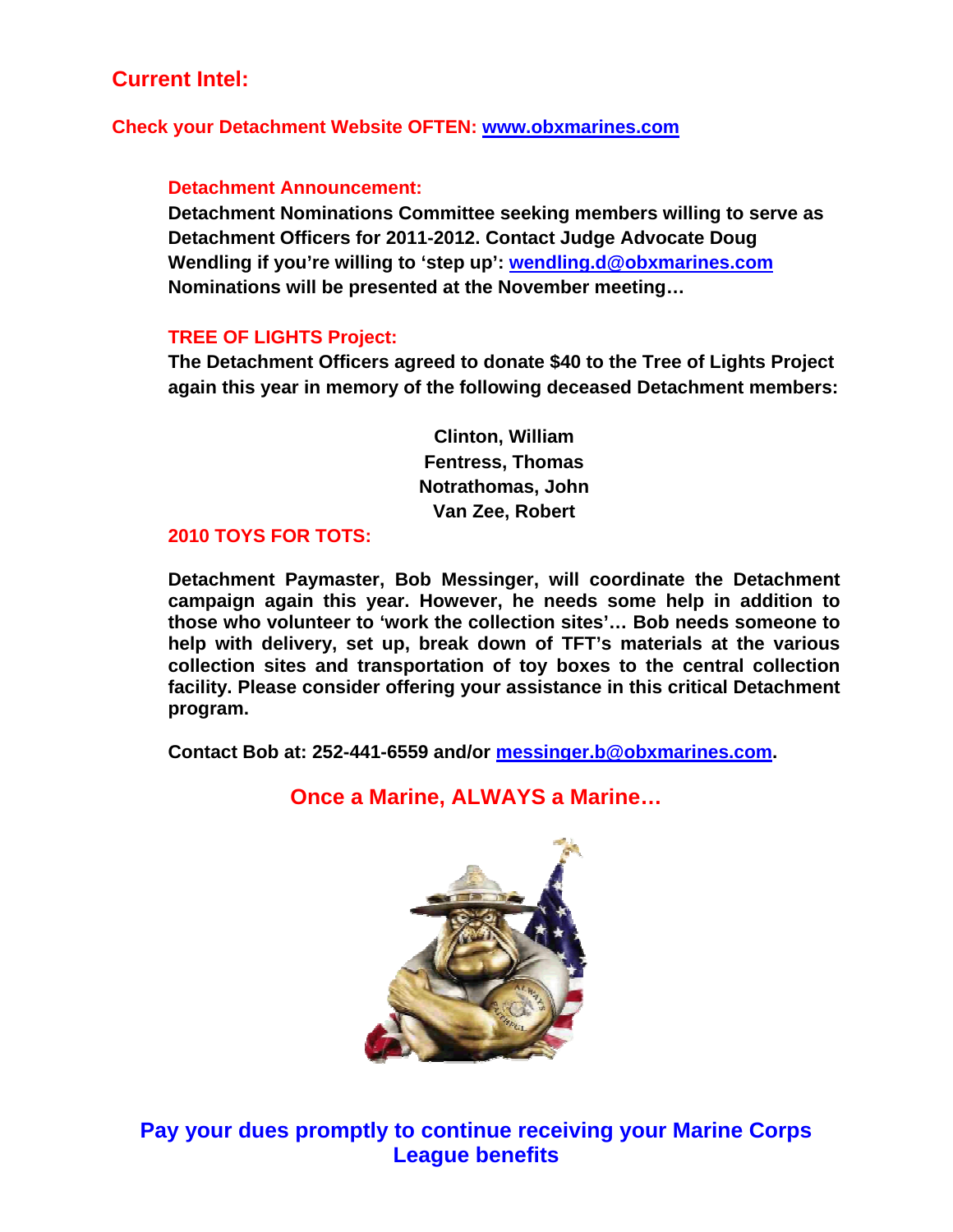**Member Businesses: We would like to place a link for any member business on our web site. Please send info to Robert Yanacek, our web sergeant, at webmaster@obxmarines.com. Support member's business if at all possible…** 

### **Message from the Commandant:**

**Fellow Marines, I am honored to be your Commandant. Let's work together to continue the good work of the Detachment in our community. The China**  Marines had a phrase for it --  $\frac{11}{11}$  **FIC**<br>Marines had a phrase for it --  $\frac{11}{11}$  **Gung Ho** or work together. Aren't we **the few and the proud?** 

**Onward and upward! "Don't bunch up and stay off the ridge lines."** 

**Semper Fidelis, Kelly** 

#### **RECRUITING:**

**Recruiting literature is available for all members. Pick some up at the next meeting or request some from your Detachment leadership. Carry recruiting info and applications in your car and never miss and opportunity to let a fellow Marine/FMF Corpsman know what we're about. Make it your objective to recruit one new member this year. Current membership is 44. Recruiting is EVERYONE'S responsibility! Tell your buddies what they're missing….** 

**Check your Detachment website often: www.obxmarines.com**

**Also, North Carolina and other MCL information is available at the Department NC website: www.ncmcl.org** 

**National Marine Corps League website: www.mcleague.com ALSO: Syndicated Marine Corps League News… www.ncmcl.net** 

### **Detachment Programs/Actions/Events:**

**Volunteer Drivers: to provide transportation of fellow veterans to meetings, Detachment events, VA Hospital, airport, etc.** 

**Notary Public Service: Provided at NO COST to members needing Notary services. Contact Robert Yanacek, Detachment Junior Vice Commandant/Web Sergeant.** 

**Eagle Scout Recognition: If you are aware of a Scout working toward Eagle Scout recognition, please contact: Kevin Wescott kevwes2001@hotmail.com**

**Toys For Tots – Detachment Participation: Contact Paymaster, Bob Messinger, 441-6559, messinger.b@obxmarines.com**